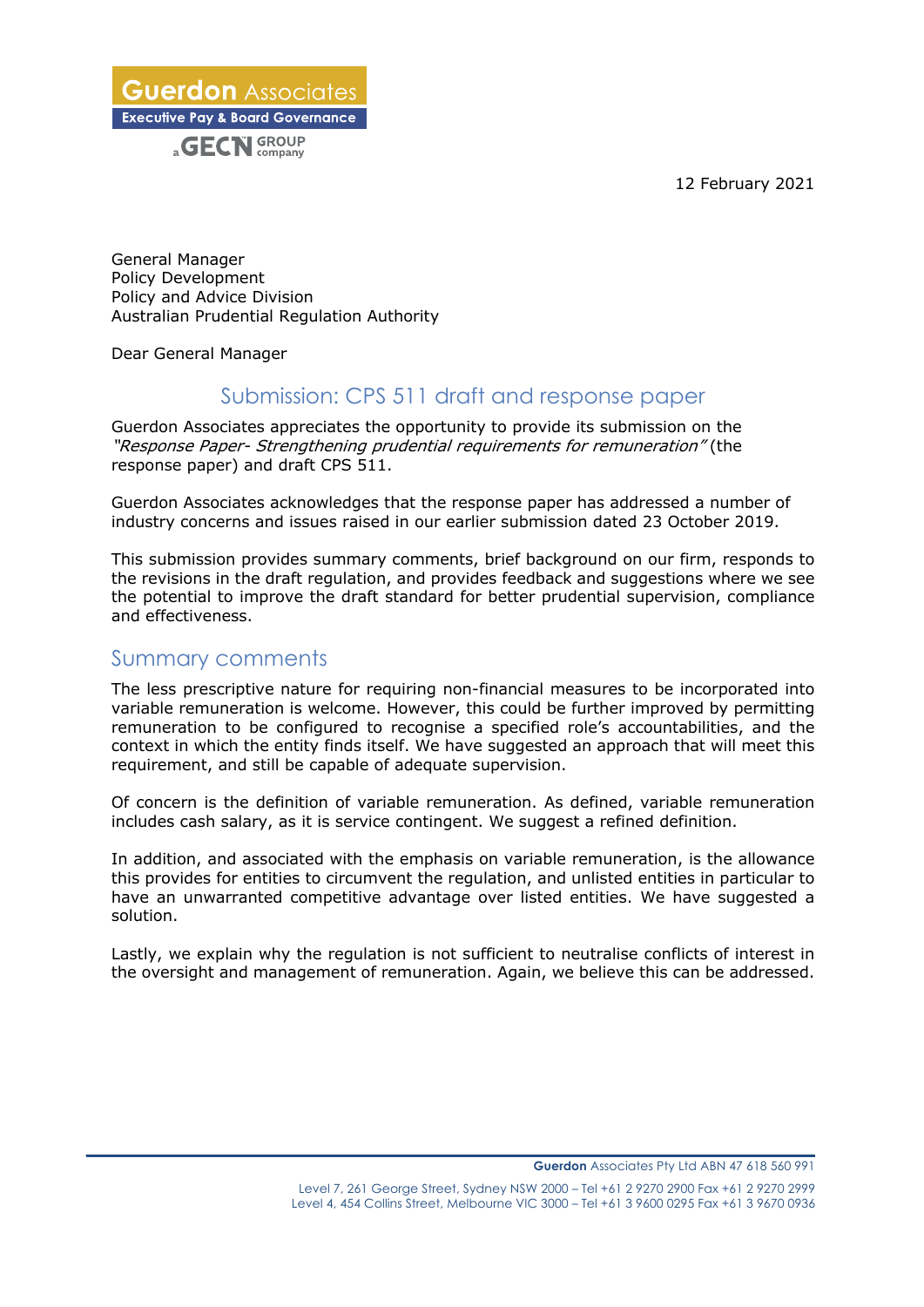# About Guerdon Associates

Guerdon Associates is an independent<sup>1</sup> executive remuneration and board governance consulting firm. Our clients include a significant proportion of companies in the ASX 300, large private companies and pre-IPO companies. Offices are located in Melbourne and Sydney, with affiliate offices in London,, Zurich, New York, Los Angeles, Singapore and Johannesburg. The firm has worked with the boards of many of Australia's listed companies including banks, insurers, superannuation funds and other financial services providers.

The firm's submissions were among the most cited in the Productivity Commission's review of executive remuneration and, over the years, it has contributed to Treasury, Australian Taxation Office and CAMAC consultations on numerous Corporations Act and taxation legislation changes, as well as regularly engaging with APRA and ASIC on remuneration matters.

As a provider of remuneration and governance advisory services and an expert observer of the impact of executive remuneration internationally, the firm can provide useful insight into:

- $\triangleright$  the effects of various remuneration frameworks; and
- $\triangleright$  alternatives or modifications that may more effectively contribute to sound prudential management.

# Feedback & Recommendations

### Consistency issues with the BEAR legislation

#### Does not countenance a proportion of Total Remuneration if Variable Remuneration is low or non-existent

The BEAR recognises that some entities may not have any, or little, variable remuneration that can be deferred and subject to malus in the event of undesirable outcomes. It addresses this by requiring that the greater of a proportion of Variable Remuneration or Total Remuneration be deferrred and subject to malus and clawback<sup>2</sup>.

This ensures that the intent of the BEAR, and we contend, CPS 511, cannot be circumvented by providing remuneration primarily as fixed remuneration and little or no variable remuneration. In the fiercely competive demand for executive expertise, the current draft standard would put ASX-listed and Australian-incorporated SFIs at a severe competitive disadvantage. This is because insitutional investors would not support executive remuneration that does not have a proportion of variable remuneration, whereas there is no equivalent requirement on unlisted SFIs. Amending CPS 511 to apply to either a proportion of Variable Remuneration or Total Remuneration will ensure there is a more

 $<sup>1</sup>$  Independence is defined as a specialist provider of consulting services to boards to minimise</sup> conflicts of interest that may otherwise result from being a supplier of multiple services to both management and boards.

<sup>&</sup>lt;sup>2</sup> The proposed FAR legislation, which will replace the BEAR, only required deferral of Variable Remuneration, consistent with the proposed APRA CPS 511. For reasons consistent with the suggestions in this submission, Guerdon Associates' FAR submission, suggested a reversion to the BEAR standard. See http://www.guerdonassociates.com/wp-content/uploads/2020/03/200214v2-Treasury-FAR-submission.pdf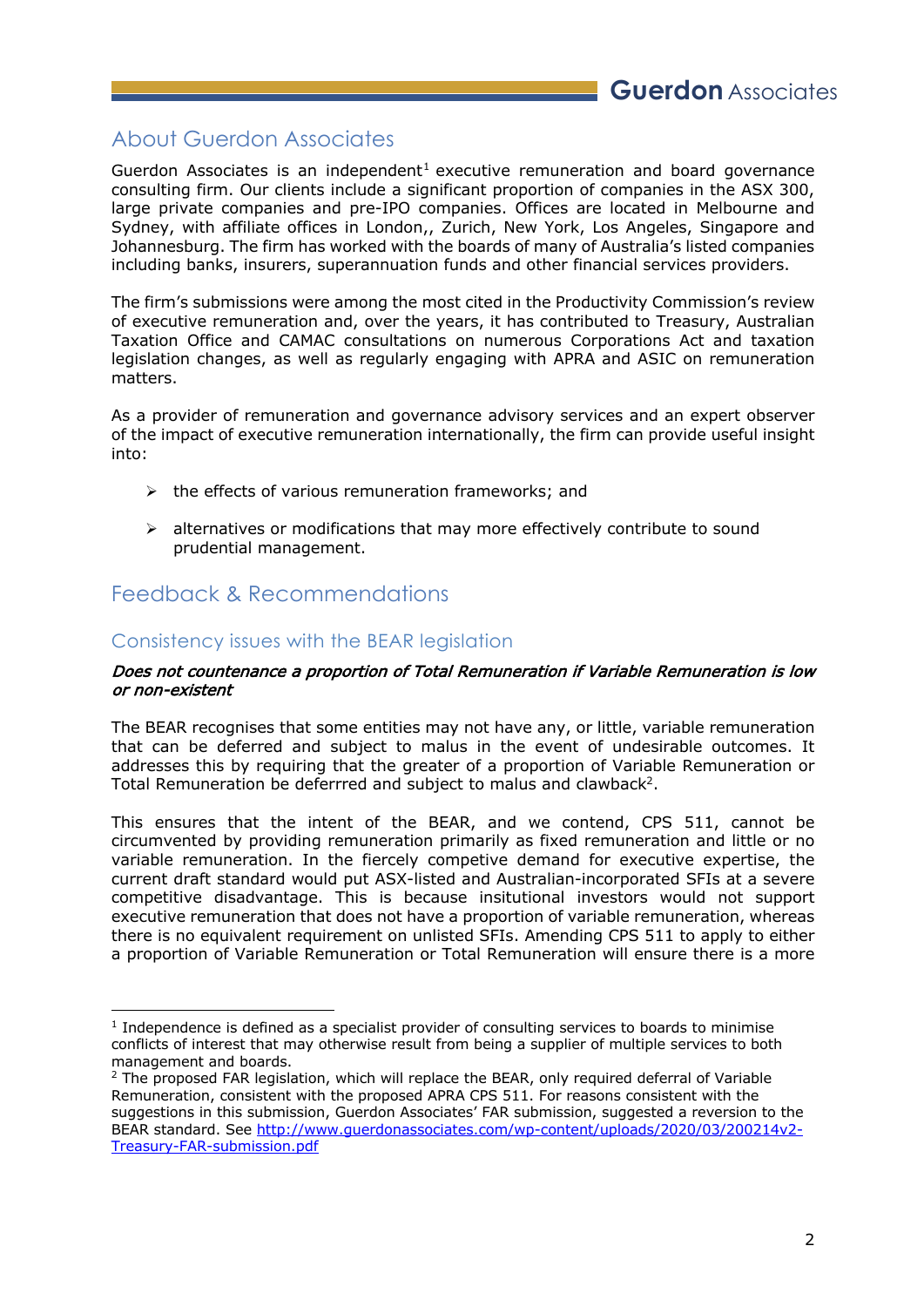level playing field between ASX-listed and Australian-incorporated SFIs with their non-ASX listed SFI competitors.

The amendment would also ensure there are consequences for those in specified roles who may not receive any, or much, variable remuneration in the event of undesirable outcomes. These currently exist even in ASX-listed SFIs to individuals in specified roles that do have their remuneration is not subject to dislcosure3.

In effect, the draft CPS 511 invites circumvention by all SFIs because it does not accept as possible that specifed roles in the regulation may not receive Variable Remuneration.

We contend that the suggested approach improves the draft CPS 511, and is superior to other alternatives. In regard to the latter, we considered the UK PRA Rulebook 15.9<sup>4</sup>, which requires a balance between fixed and variable remuneration (whereby variable remuneration is subject to performance). We discounted this alternative because, in practical terms, it is more complex to supervise consistently across entities, as it requires judgment by supervisors for which they are not primarily trained or likely to be adequatlely equipped.

#### Guerdon Associates' Recommendations:

- 1. The new CPS 511 require that the greater of a specified proportion of Variable Remuneration or Total Remuneration be deferred, and subject to malus and clawback provisions.
- 2. That APRA engage with Treasury to ensure there is consistency in this regard between CPS 511 and the proposed FAR.

#### Definitional issues

#### Variable remuneration – clarification to apply to performance contingent remuneration and not salary and other purely service and time contingent remuneration

The definition for variable remuneration in CPS 511 (with Guerdon Associates' emphasis in bold) "means the amount of a person's total remuneration that is conditional on objectives, which include performance criteria, service requirements or the passage of time."

It is accepted that this definition was intended to capture remuneration arrangements that may otherwise circumvent CPS 511, such as converting incentive opportunities into service contingent equity and/or time vested equity grants.

However, under this definition, cash salary and other fixed remuneration elements will also be variable remuneration, as they are earned on an hourly basis and are hence service contingent.

We expect this is unintentional, as application of aspects of the standard to fixed remuneration would contravene the Fair Work Act (for example, the application of malus and clawback).

<sup>&</sup>lt;sup>3</sup> That is, they are not Key Management Personnel (KMP) as referred to in the Corporations Act, defined in AASB 124 https://www.aasb.gov.au/admin/file/content105/c9/AASB124\_07-15.pdf <sup>4</sup> https://www.prarulebook.co.uk/rulebook/Media/Get/35f7f672-25b2-4147-afbe-05165c42bf17/PRA\_2015\_53/pdf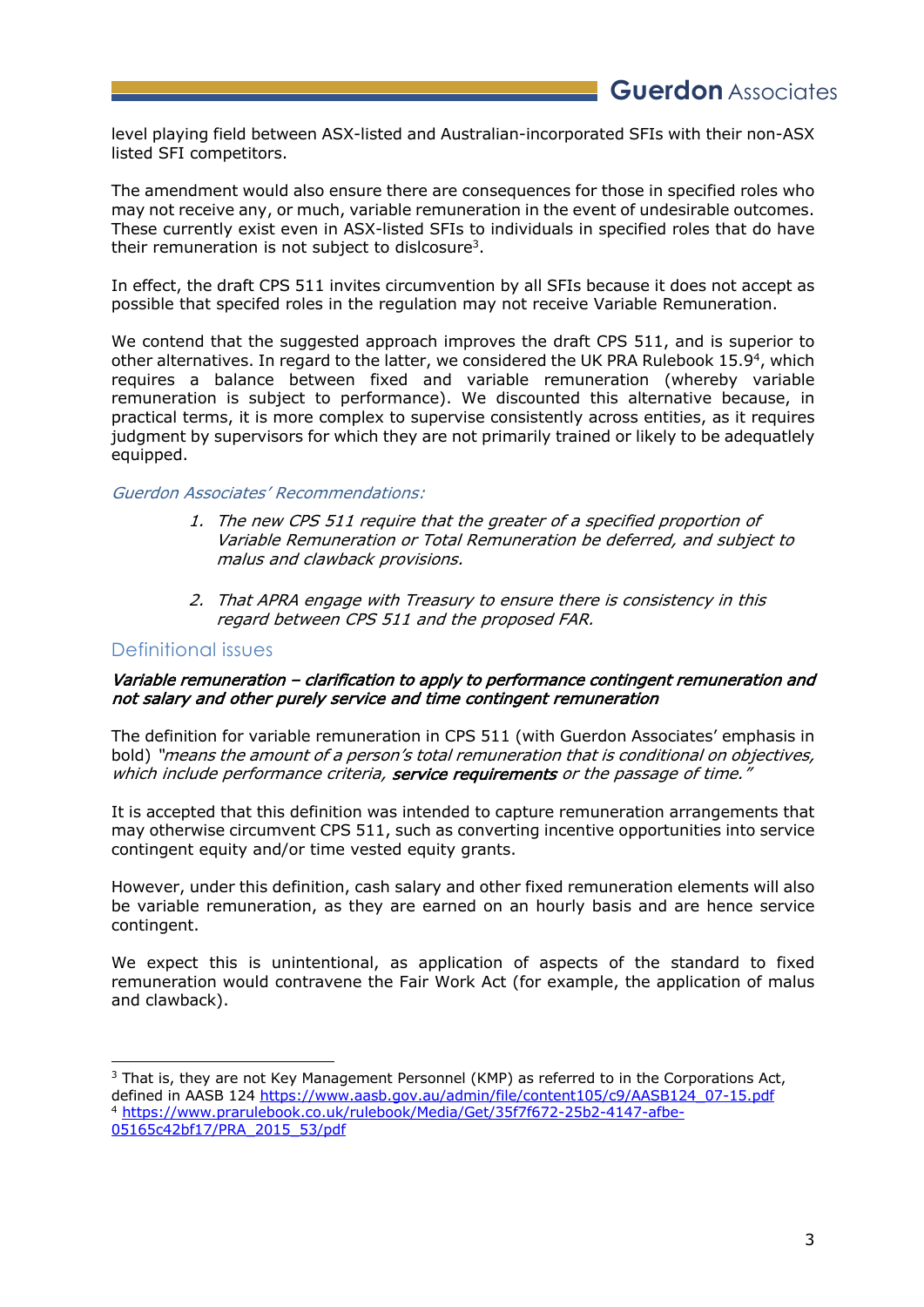In any case, Guerdon Associates' Recommendations 1 and 2 more effectively address circumvention by ensuring some remuneration is deferred for malus and clawback purposes, which is not the case with the current draft.

Guerdon Associates' Recommendation:

3. The new CPS 511 define variable remuneration as "the amount of a person's remuneration that is conditional on performance criteria."

Annual fixed remuneration, while contingent on continued service, is not classified as variable remuneration under this definition, nor will other service contingent or time vested deferred remuneration. But these elements will be captured if recommendation 1 is also adopted.

#### Material weight – Do not define material. Instead, substitute 'balanced' for material

The replacement of a required proportion of Variable Remuneration for non-financial performance measures with a less prescriptive requirement is welcome. However, the method itself raises further issues.

Paragraph 37(a) of the draft regulation requires "material weight" be given to nonfinancial measures where remuneration is performance related. "Material weight" is not defined. Footnote 11 suggests that a 100% weight on share price or profitability performance does not provide "material weight" to non-financial measures. This is not particularly helpful, as it is likely that a 99% weight on share price or profitability performance would also not be acceptable, or desirable, although this is not indicated in the regulation.

In contrast, the Supplementary Guidance to the FSB Principles and Standards on Sound Compensation Practices5, released by the FSB in March 2018, is more nuanced and helpful. It recommends the integration of non-financial considerations for a "balanced" approach to performance assessment and compensation.

We suggest removing the reference to 'material', and instead require Variable Remuneration to be contingent on an appropriate "balance" of financial and non-financial measures. The balance would take into account the responsibilities of the specified role, and the organisational context.

For example, some positions will have responsibilities that need to focus more on nonfinancial risk and controls, others will need to focus more on customer outcomes, and others will need to focus more on generating sufficient financial margins within an acceptable risk appetite and protect capital integrity. It is highly unlikely each position will have the same focus or balance of financial and non-financial measures. And, in the context of effective remuneration design, they should not have the same balance.

Organisation context could, for example, take into account that a company under financial stress would, of necessity, focus on financial measures supporting survival. On the other hand, another company responding to enforceable undertakings may weight measures towards non-financial outcomes, while another company requiring customer satisfaction and retention may focus on non-financial outcomes such as net promotor score.

In each case the 'balance' of measures will be dictated by the job responsibilities (clearly required under the BEAR and FAR) and business context.

<sup>&</sup>lt;sup>5</sup> See page 2 of https://www.fsb.org/wp-content/uploads/P090318-1.pdf, and elsewhere within this FSB supplementary guideline, especially section 2.1 on page 10.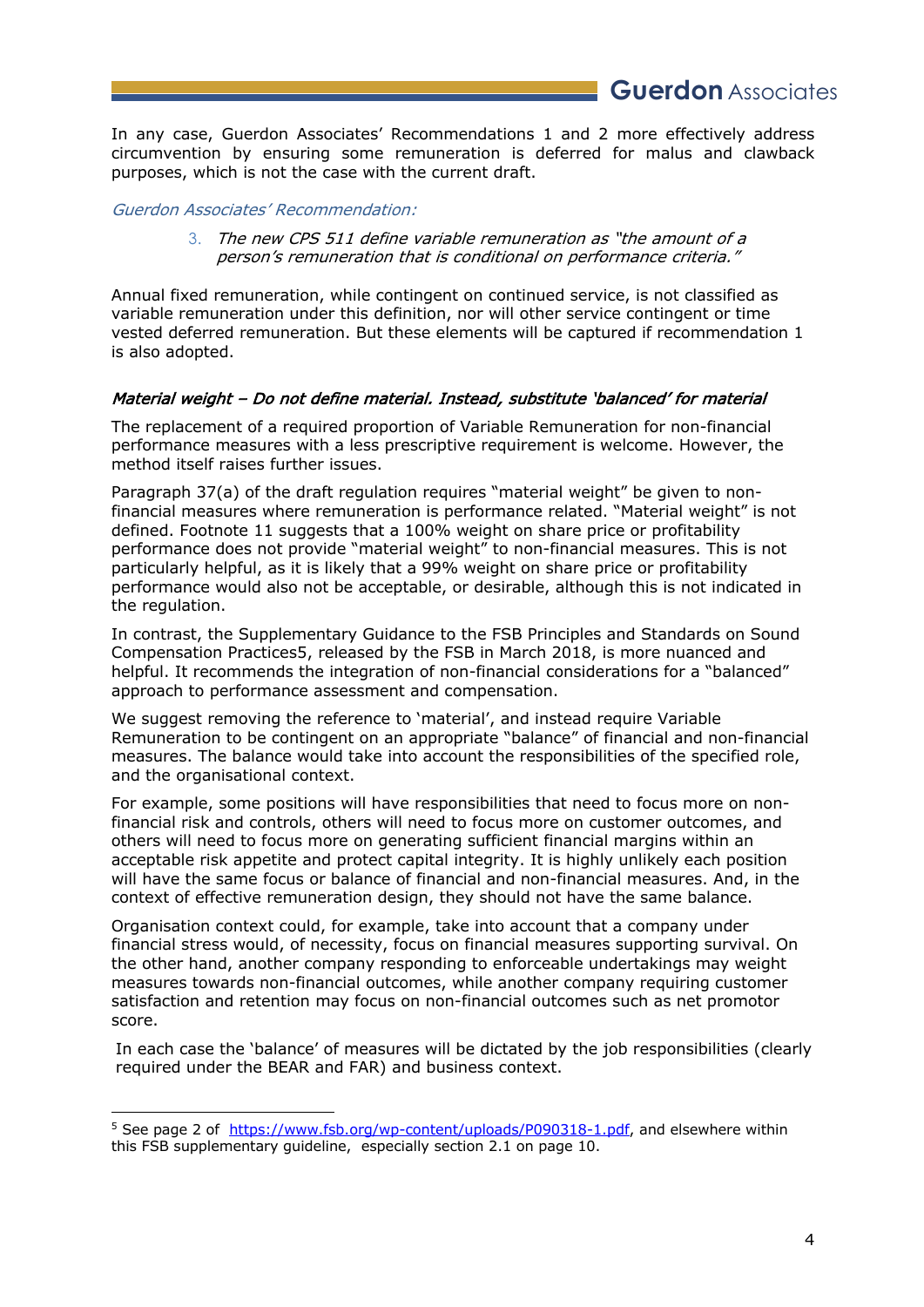# **Guerdon** Associates

In suggesting this, we have also considered the need for a consistent and high standard from APRA supervisors who may not be expert in remuneration matters. It is considered that a consistent and high standard of supervision can be attained with this approach through the application of centrally and expertly developed remuneration "stress tests", and by access to the independent review of remuneration effectiveness already specified in CPS 511-32, providing the latter recognises suggestions put forward later in this submission. Our recommendation below also assumes a specified role will have an accountability statement as currently required under the BEAR.

Guerdon Associates' Recommendation:

- 4. APRA replace clause 37.(a) with "balance financial and non-financial measures where the remuneration is performance related in accord with specified role's accountability statement, organisation priorities, and impact on each of financial and non-financial risk";
- 5. Supervisory teams be assisted in their assessment of balance by the application of centrally developed remuneration stress tests

#### Material weight to non-financial measures where performance measures exist<sup>6</sup> applying to each component of variable remuneration

Clause 37 requires "each component of a person's Variable Remuneration must give material weight to non-financial measures".

This is unnecessarily prescriptive and can require complex performance measures that are not fit for purpose.

The only thing that is important is that unacceptable non-financial risk is minimised with the appropriate application of remuneration. So, if the primary focus of a position in the short term is action to shore up capital adequacy, that should be permitted in annual incentives, providing that, for example, such actions do not in some way impact progress to a longer term improvement in net promotor score in the long term incentives. This, in relation to both the recommendation below, and the recommendation above, is a more "balanced" variable remuneration approach.

Another example could be a balanced approach that emphasises malus for non-financial risk management. That is, an unacceptable non-financial outcome can be discouraged by forfeiture of deferred variable remuneration (or, if recommendation 1 above is accepted, any deferred remuneration).

The clause also fails to recognise that some non-financial measures are better achieved in some components than others. For example, ADI net promoter score improvement probably requires a major, longer term and sustained investment in technology best measured over the long term. It is less effective in short term measures that, in effect, do not reward fundamental improvement over time, but improvement from the prior year's poor result.

This approach is also recognised in the Supplementary Guidance to the FSB Principles and Standards on Sound Compensation Practices in its discussion of a "balanced" approach.

<sup>6</sup> Section 4.3 response Paper Strengthening prudential requirements for remuneration 12 November 2019 page 21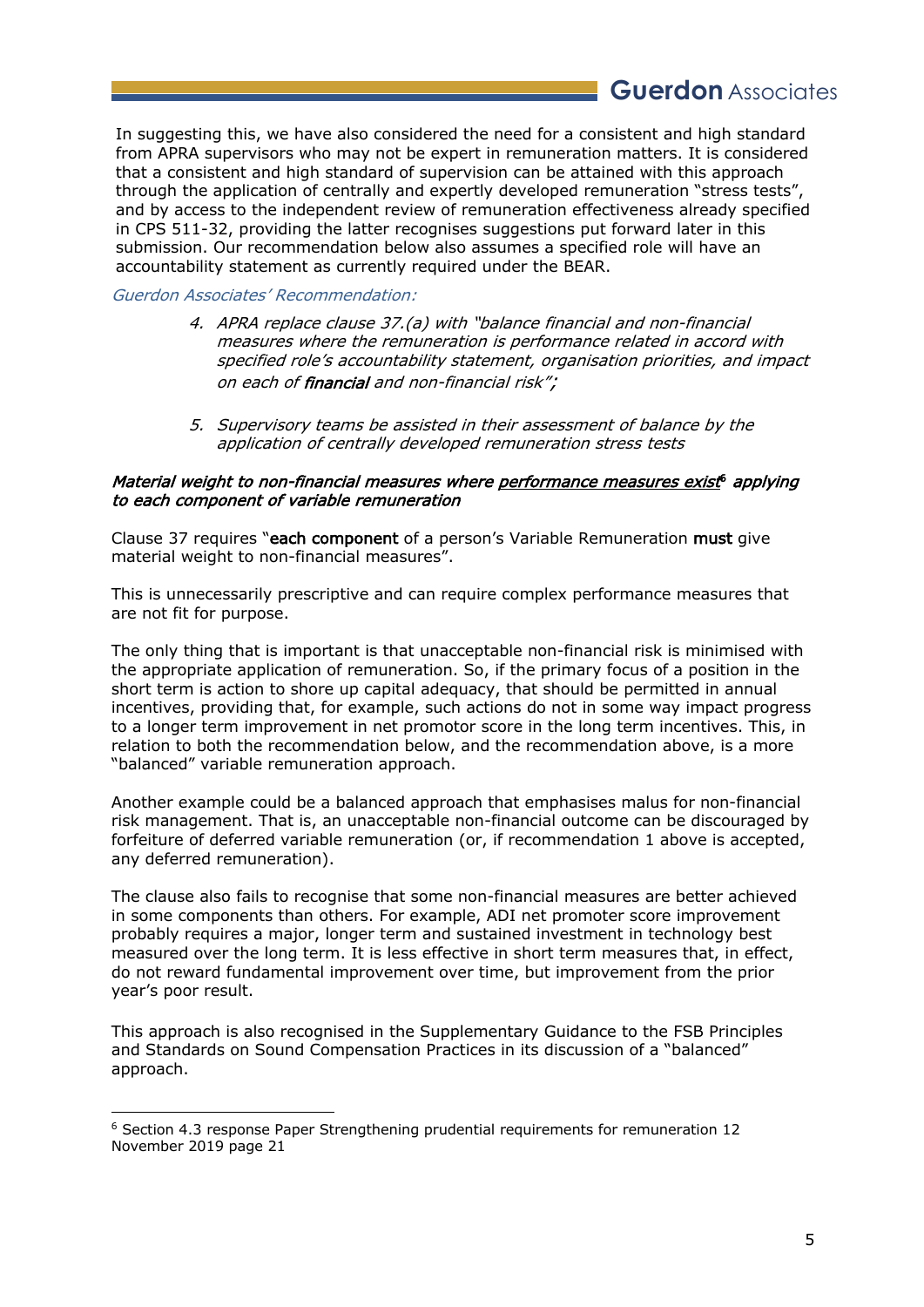Guerdon Associates' Recommendations:

- 6. APRA replace Cl 37's "The determination of each component of a person's variable remuneration must" with "The determination of a person's variable remuneration must"
- 7. The new Prudential Practice Guide 511 acknowledge the use of entity-wide and/or individual gateways, modifiers and inputs in both short and longterm VR plans as being compliant to the extent that the entity can demonstrate there is an appropriate balance in the remuneration design and a robust process to determine individual VR outcomes (refer commentary and recommendation #2 above).

#### Requirements of the standard

#### Board oversight of remuneration - review of remuneration framework

The proposed CPS 511 has not tackled the issue of over-reliance on a conflicted source of remuneration advice i.e. management.

Clauses 31 to 35 require regular reviews of the remuneration framework. Clause 32 requires a review every 3 years by "operationally independent" , appropriately experienced and competent persons. In effect, the internal human resources department can conduct this review and the entity will comply. The entity's board receives advice that is conflicted, as it would every year from management reports in response to clause 31.

Clause 33 requires that the APRA-regulated entity must document and report the results of the annual compliance and triennial effectiveness reviews to the board remuneration committee (or the relevant oversight function for a foreign ADI). In effect, the process as outlined is asking the fox to report to the farmer on how many chooks remain in the hen house.

If the review is external, this wording could provide management with the leeway to issue only a carefully messaged summary to the board, whereas the board should have access to unabridged final reports to ensure understanding of nuances not considered to be headline findings.

The remuneration effectiveness review is a key governance tool for the board in a principles-based regulatory environment as it will reveal whether the remuneration framework is appropriate to that entity, operating as intended and delivering the desired outcomes. The review would cover all aspects of the CPS 511 standard (balance, deferral, adjustments etc) and test whether the four key requirements of the Standard are being met by an entity's remuneration framework.

Various enquiries<sup>7</sup> have indicated that many entities have failed in the design of their remuneration framework, or in monitoring it to ensure the design operates as intended.

<sup>7</sup> These include the following:

Retail banking Remuneration Review at https://www.betterbanking.net.au/wpcontent/uploads/2018/01/FINAL\_Rem-Review-Report.pdf

<sup>•</sup> Prudential Enquiry into the Commonwealth Bank of Australia at https://www.apra.gov.au/sites/default/files/CBA-Prudential-Inquiry\_Final-Report\_30042018.pdf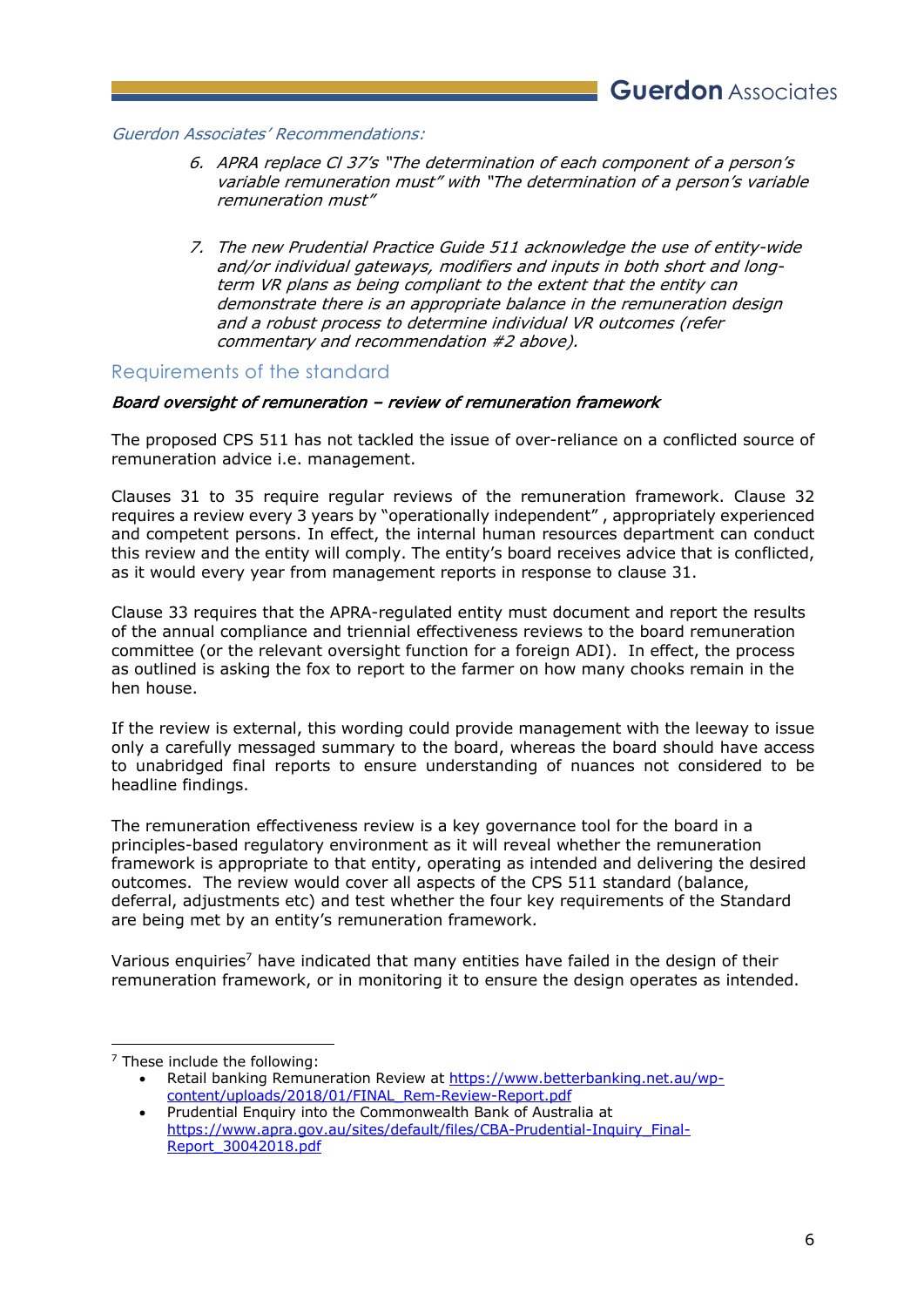As the effectiveness review is required of SFI's only, it is not unreasonable that it be conducted by persons who are independent and free of conflicts of interest.

We also note that the requirement to undertake both compliance and effectiveness reviews has been removed from the requirement for non-SFIs. We are concerned from our consulting observations that while boards will focus on ensuring that a remuneration framework is compliant with laws and regulations, there is rarely thought or analysis provided as to whether a remuneration framework delivers the stated goals, strategy and objectives or is fit-for-purpose for the circumstances of that company. The influence of proxy adviser tick-a-box' remuneration report voting recommendations, the homogeneous design of remuneration frameworks which has emerged in the last 10 years, and the principles-based approach in the revised CPS 511 all point to the need for boards to be engaged and informed via independent, evidence-based advice.

Guerdon Associates' Recommendations:

- 8. Amend clause 32 from "In addition to the annual review of compliance, the effectiveness of the remuneration framework must be subject to a comprehensive review by operationally independent, appropriately experienced and competent persons at least every three years." To "In addition to the annual review of compliance, the effectiveness of the remuneration framework must be subject to a comprehensive review by independent, appropriately experienced and competent persons with no conflicts of interest at least every three years."
- 9. Amend clause 33 from "An APRA-regulated entity must document and report the results of the reviews required under paragraphs 31 and 32 of this Prudential Standard, to the Board Remuneration Committee, or relevant oversight function, in a timely manner. The Board Remuneration Committee, or relevant oversight function, must take appropriate and timely action to ensure the findings of these reviews are adequately considered and addressed" to "An APRA-regulated entity must document and report the results of the reviews required under paragraphs 31 and 32 of this Prudential Standard, to the Board Remuneration Committee, or relevant oversight function, in a timely manner. The Board Remuneration Committee, or relevant oversight function, must take appropriate and timely action to ensure the findings of these reviews are free from conflicts of interest and adequately considered and addressed. "

#### SFI classification – companies transitioning from non-SFI to SFI status

Neither the draft regulation or response paper provide a process for calculating compliance with the asset thresholds. We have clients that are or may be on the cusp of the proposed threshold, such that a single acquisition or merger could result in their exceeding threshold. In this situation, an organisation would not be able to implement the SFI requirements immediately. The adoption of the BEAR asset threshold calculation

<sup>•</sup> Remuneration Practices at Large Financial Institutions at https://www.apra.gov.au/sites/default/files/180328-Information-Paper-Remuneration-Practices.pdf

<sup>•</sup> Self Assessments on Governance, Accountability and Culture at https://www.apra.gov.au/sites/default/files/information\_paper\_selfassessment of governance accountability and culture.pdf,